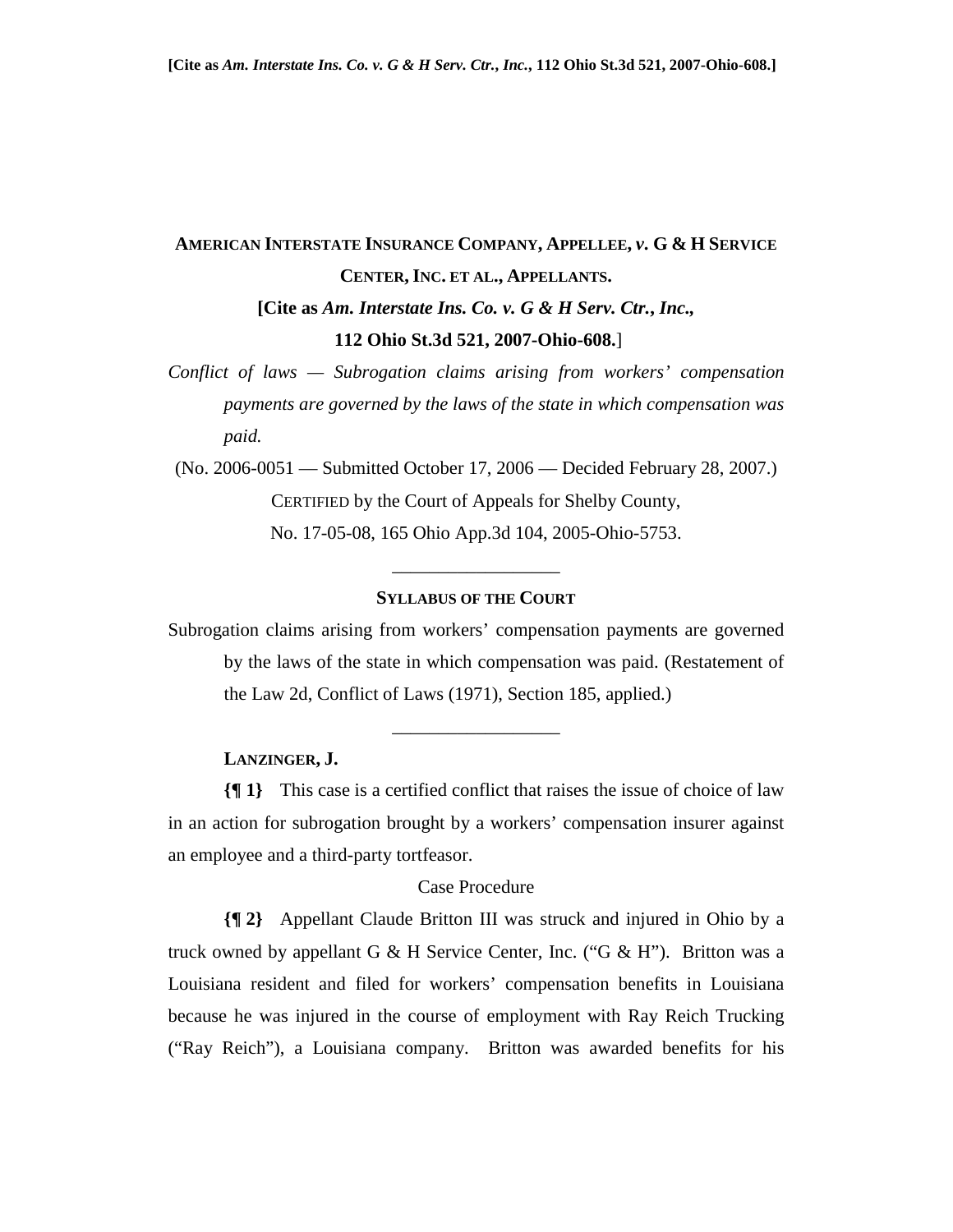injuries in accordance with Louisiana's workers' compensation statutes. Another Louisiana company, appellee American Interstate Insurance Company ("American Interstate"), insured Ray Reich for workers' compensation benefits.

**{¶ 3}** Britton and his wife filed a personal injury claim in Ohio against G & H for injuries he received in the accident. American Interstate also filed a complaint in Ohio, asserting its right of subrogation pursuant to Louisiana law, to recover for expenses it incurred in paying Britton's workers' compensation benefits. The two cases were consolidated but were voluntarily dismissed without prejudice.

**{¶ 4}** American Interstate refiled its complaint in Ohio for subrogation against G & H and Britton. Britton answered, challenging the insurance company's subrogation rights and asserting his own personal injury cross-claim against G & H.

**{¶ 5}** G & H and Britton filed motions for summary judgment, challenging American Interstate's subrogation claim. The trial court granted both motions, concluding that Louisiana's subrogation statutes were similar to an Ohio subrogation statute, former R.C. 4123.931, that had been declared unconstitutional by this court in *Holeton v. Crouse Cartage Co.* (2001), 92 Ohio St.3d 115, 748 N.E.2d 1111. American Interstate appealed to the Third District Court of Appeals, which reversed the trial court's holding. The Third District held that Louisiana law rather than Ohio law applied, and because subrogation was lawful in Louisiana, the trial court had erred in granting summary judgment.

**{¶ 6}** In reaching its decision, the Third District applied Section 185 of the Restatement of the Law 2d, Conflict of Laws (1971) ("Restatement"), which governs choice of law regarding workers' compensation subrogation issues. We found that a conflict existed between the Third District's decision and the decision of the First District in *Beer v. Cincinnati Machines, Inc.,* 159 Ohio App.3d 715, 2005-Ohio-901, 825 N.E.2d 221, which held that the choice of law in a similar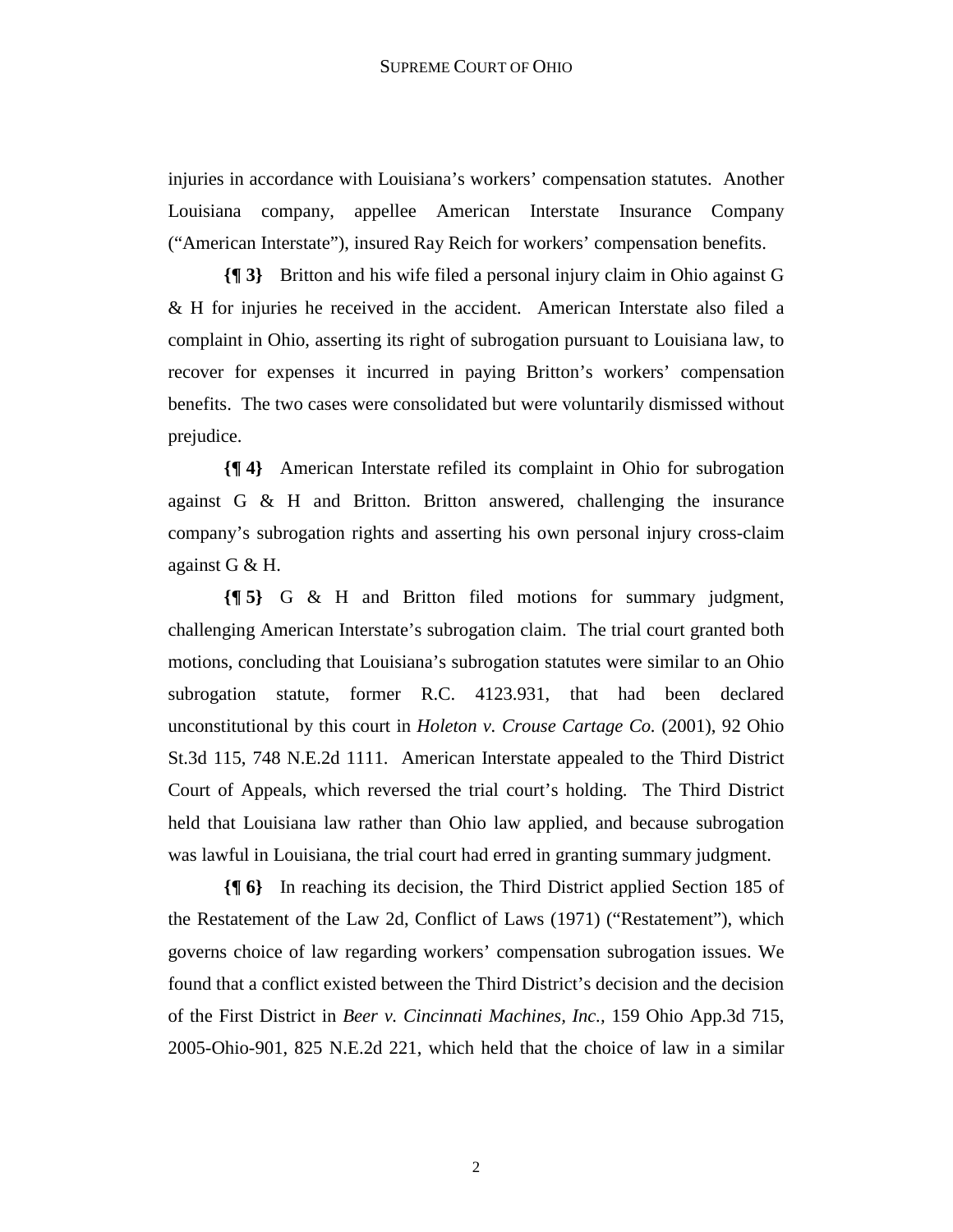workers' compensation subrogation action was determined by which state had a more significant relationship to the lawsuit. In *Beer*, the First District applied the same reasoning found in Sections 145 and 146 of the Restatement, sections dealing with conflict-of-law issues for general tort liability and personal injury torts respectively. We certified a conflict regarding the following question: "Where a conflicts of law issue exists in a workers' compensation subrogation claim, should sections 146 and 145, or section 185 of the Restatement of the Law of Conflicts govern?" *Am. Interstate Ins. Co. v. G & H Serv. Ctr., Inc.*, 108 Ohio St.3d 1470, 2006-Ohio-665, 842 N.E.2d 1050.

Restatement Section 185 or Sections 145 and 146

**{¶ 7}** This court adopted the Restatement to govern choice-of-law analysis in *Morgan v. Biro Mfg. Co., Inc.* (1984), 15 Ohio St.3d 339, 341-342, 15 OBR 463, 474 N.E.2d 286. We must now determine whether Sections 145 and 146 or Section 185 of the Restatement applies to determine which state law controls American Interstate's complaint for subrogation.

**{¶ 8}** The *Morgan* court adopted the Restatement in its entirety. Id. However, because *Morgan* concerned a personal injury tort, we applied only Sections 145 and 146 of the Restatement, which relate exclusively to tort law. See *Morgan,* 15 Ohio St.3d at 342, 15 OBR 463, 474 N.E.2d 286. Both sections establish a "significant relationship" test to determine which state's law applies to a tort action in a choice-of-law situation. Section 146 of the Restatement relates specifically to personal injury torts and establishes a presumption that the law of the state where an injury occurred determines the rights of the parties. This presumption can be rebutted if another state is found to have a more significant relationship to the occurrence and the parties under the principles stated in Section 6 of the Restatement. Section 145 addresses conflicts in tort actions generally and lists several factors for the court to consider when deciding which state law applies to a case.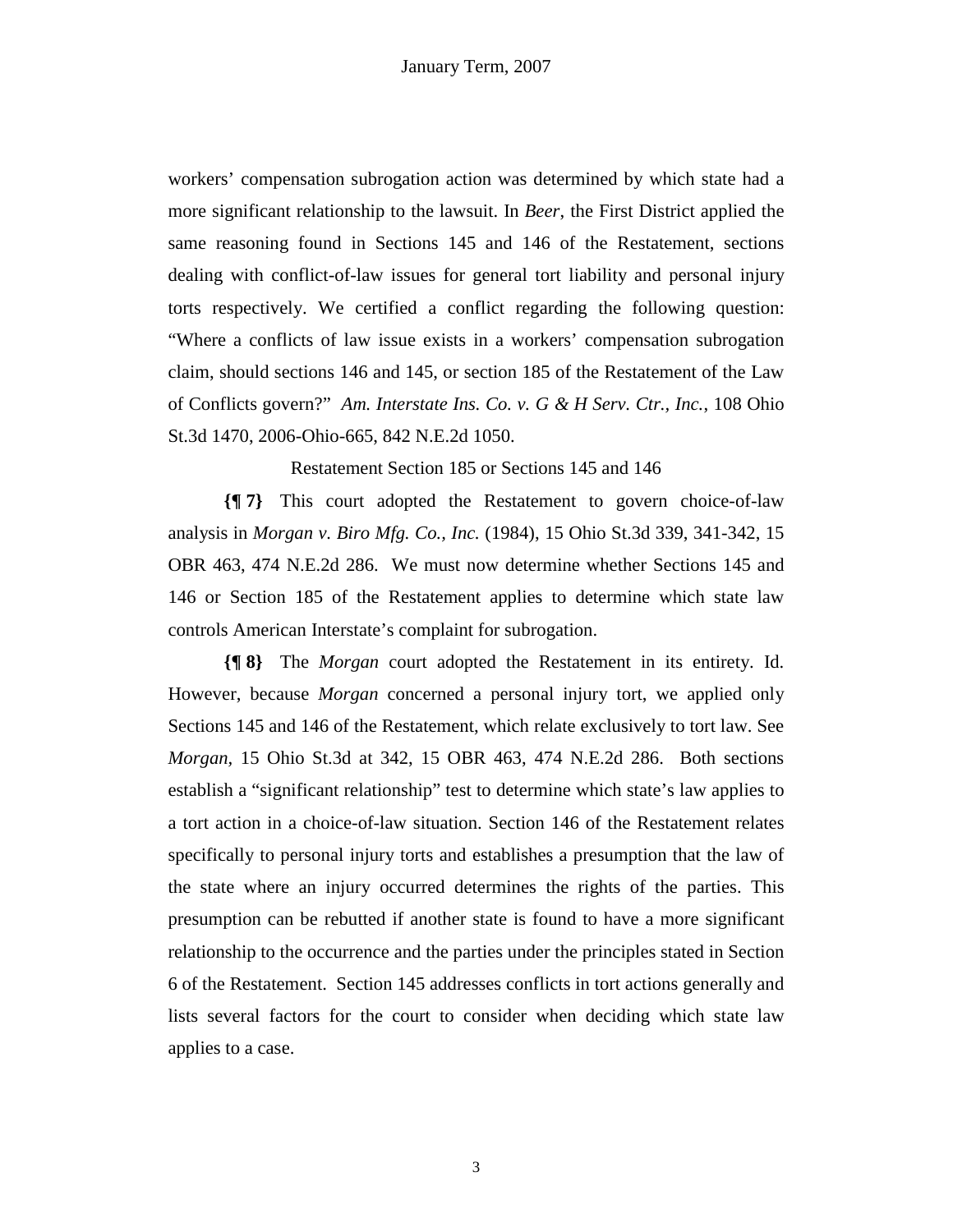### SUPREME COURT OF OHIO

**{¶ 9}** By comparison, Section 185 of the Restatement determines which state's law controls in a third-party tort action after an employee has received workers' compensation. That section provides: "The local law of the state under whose workmen's compensation statute an employee has received an award for an injury determines what interest the person who paid the award has in any recovery for tort or wrongful death that the employee may obtain against a third person on account of the same injury." In such cases, the Restatement has eliminated the need to weigh states' interests in having their laws applied and has determined that when it comes to workers' compensation claims, the laws of the state in which the compensation was paid will always apply.

**{¶ 10}** We determine that with respect to a claim for subrogation brought by a workers' compensation insurer, Section 185 of the Restatement applies, and the laws of the state in which the workers' compensation benefits were paid are controlling. This holding is consistent with precedent that recognizes that workers' compensation statutes represent "a social bargain in which employers and employees exchange their respective common-law rights and duties for a more certain and uniform set of statutory benefits and obligations." *Holeton*, 92 Ohio St.3d at 119, 748 N.E.2d 1111. Because they are a bargain codified in state law to ensure that both employers and employees receive the benefit of their bargain, the laws of the state in which compensation is paid must apply.

**{¶ 11}** Britton received his workers' compensation award in Louisiana, pursuant to Louisiana law. Section 185 of the Restatement therefore dictates that Louisiana law applies to the workers' compensation insurer's subrogation claim. Britton is a citizen of Louisiana, and his employer, Ray Reich, is a Louisiana corporation that was insured pursuant to Louisiana law by American Interstate, another Louisiana corporation. To apply Louisiana law in this case is consistent with the underlying goal of ensuring that all parties receive the benefit of their social bargain.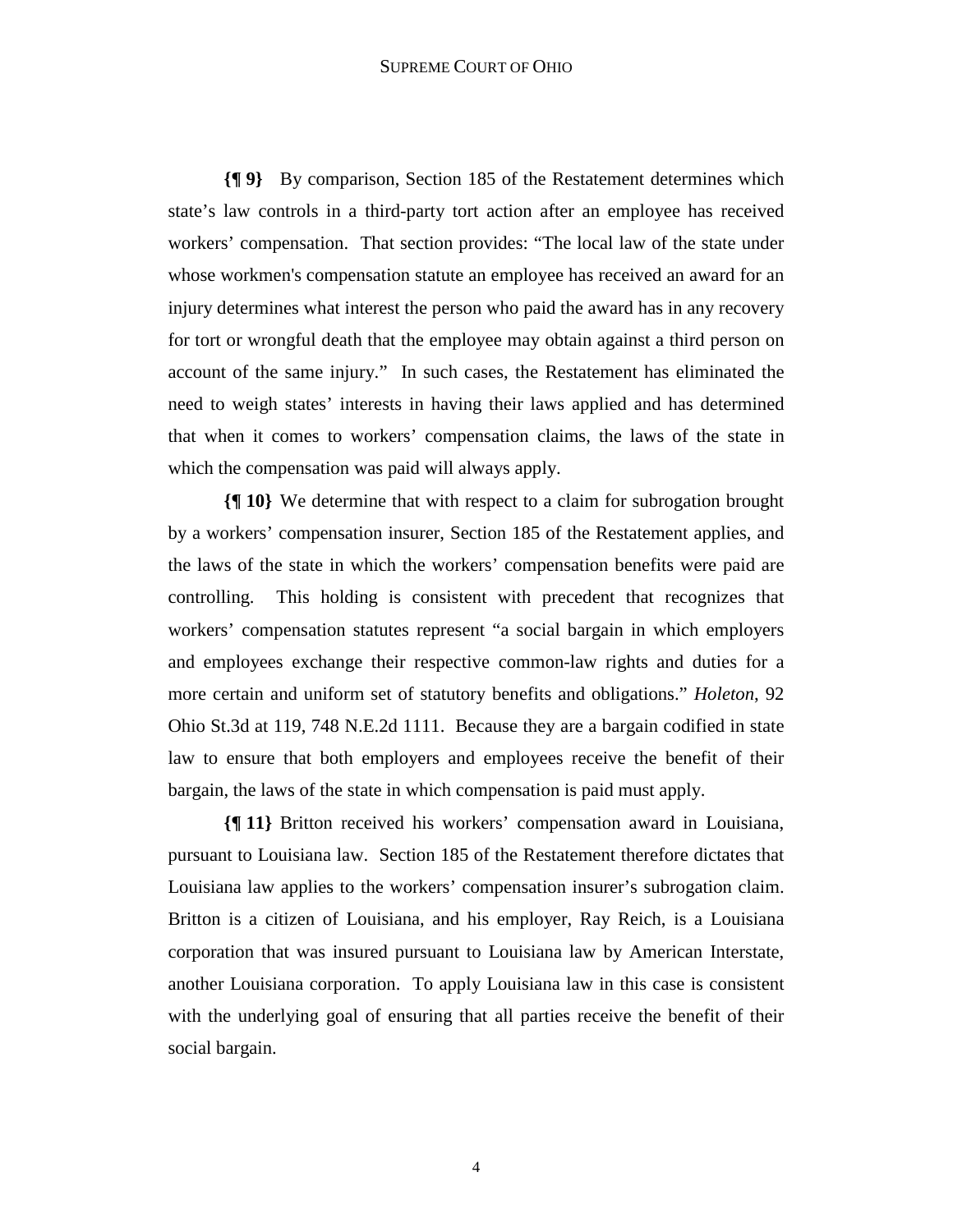**{¶ 12}** That Section 185 of the Restatement requires application of Louisiana law to the workers' compensation insurer's subrogation claim does not mean that Louisiana law applies to all issues in the case, however. Some lower courts have expressed reluctance to apply Section 185 of the Restatement, concerned that "the presence of workers' compensation \* \* \* automatically causes the law from the state where the workers' compensation is granted to be applied as to all issues." *Glatkowski v. Grant Med. Ctr.* (Aug. 9, 1994), 10th Dist. No. 94APE04-466, \* 2. Such concerns are unfounded, for Section 185 limits its choice-of-law mandate to questions involving workers' compensation; it has no impact on choice of law in other issues. For example, in a personal injury action in which workers' compensation has been paid, the significant-relationship test set forth in Sections 145 and 146 of the Restatement still applies to determine which state's law should govern the issue of tort liability.

**{¶ 13}** Although the Restatement requires that claims for subrogation be decided according to the laws of the state in which compensation was paid, this general rule is potentially limited, as Britton and G & H correctly note, by Section 90 of the Restatement. That section creates an exception allowing a state to refuse to entertain a suit on the ground that the cause of action is contrary to a strong local public policy.

Public-Policy Exception of Restatement Section 90

**{¶ 14}** Section 90 of the Restatement states: "No action will be entertained on a foreign cause of action the enforcement of which is contrary to the strong public policy of the forum." Thus in this case, even though the Restatement is clear that it is Louisiana law that should apply to the subrogation claim, it is still necessary to determine whether allowing American Interstate to assert its subrogation rights under Louisiana law would violate Ohio's public policy.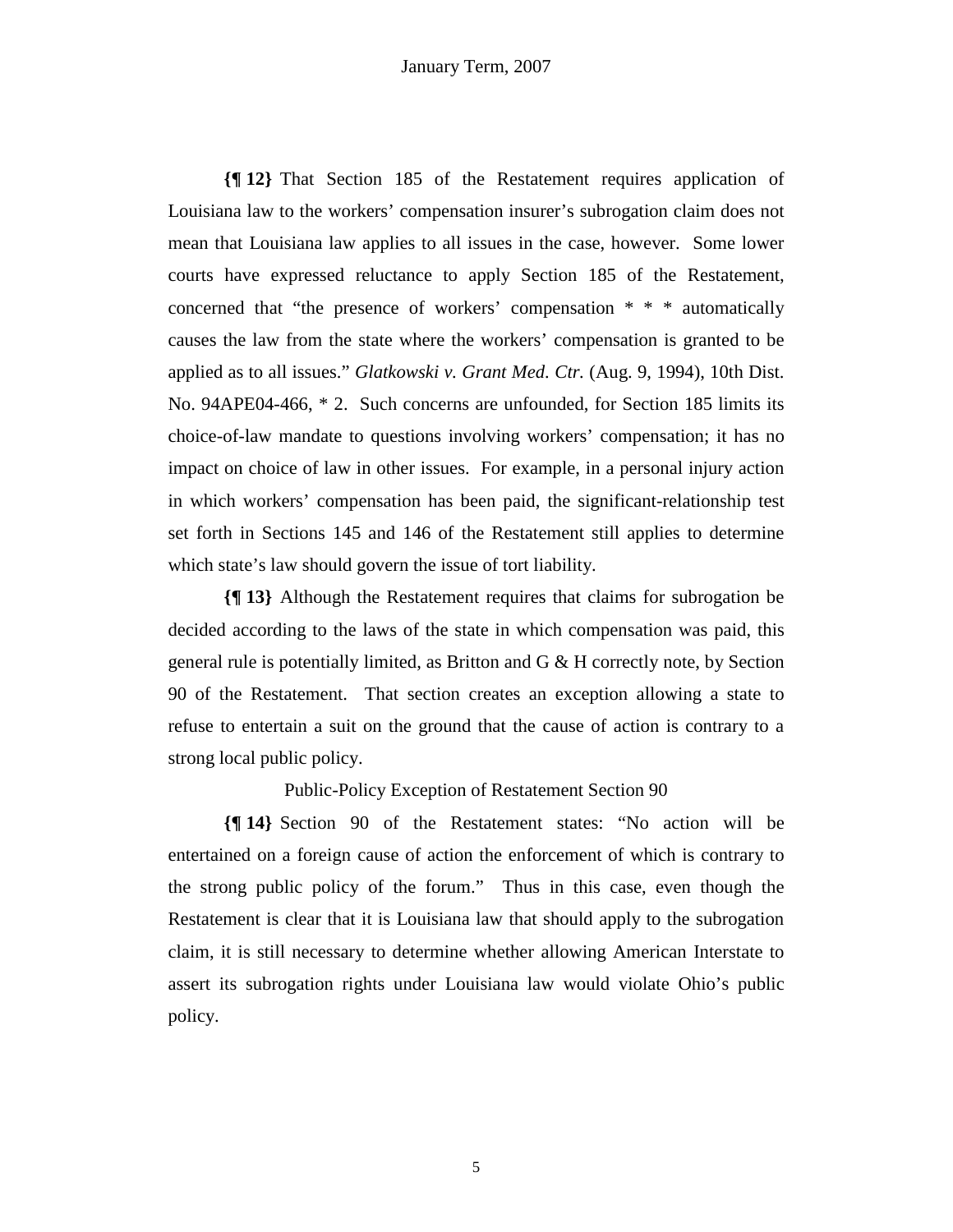# SUPREME COURT OF OHIO

**{¶ 15}** The public-policy exception found in Section 90 of the Restatement is narrow and should be applied only in rare circumstances. The comments to Section 90 quote Judge Cardozo, stating that a court should not refuse to entertain a suit, unless to do so would " 'violate some fundamental principle of justice, some prevalent conception of morals, [or] some deep-seated tradition of the commonweal [sic, common weal].' " Restatement of the Law 2d, Conflict of Laws (1971), Section 90, Comment c, citing *Loucks v. Std. Oil Co. of New York* (1918), 224 N.Y. 99, 111, 120 N.E. 198. Other courts considering public-policy exceptions such as the one found in Section 90 of the Restatement have consistently applied them narrowly. They have required that the foreign right that a party seeks to enforce must be "contrary to good morals, or natural justice, or prejudicial to the best interests of the citizens of the forum state." *Jeffrey v. Whitworth College* (D.Wash.1955), 128 F.Supp. 219, 222.

**{¶ 16}** In applying a similar public-policy exception to determine whether application of foreign law, as opposed to entertainment of a foreign cause of action, would run counter to citizens' interests, courts have required that a state's interest in, and relation to, an issue be significant enough that application of foreign law would threaten that policy. *Cooney v. Osgood Mach., Inc.* (1993), 81 N.Y.2d 66, 78-79, 595 N.Y.S.2d 919, 612 N.E.2d 277. Important considerations in determining a state's interest include the interests of the individual parties as well as that of the state. *Schultz v. Boy Scouts of Am., Inc.* (1985), 65 N.Y.2d 189, 202, 491 N.Y.S.2d 90, 480 N.E.2d 679. Because the public-policy concerns are essentially the same whether the question is one of applying foreign law or bringing a foreign action, these considerations are equally relevant when considering Section 90's public-policy exception.

**{¶ 17}** Applying Louisiana law and allowing American Interstate to enforce its subrogation rights would not prejudice the interests of any Ohio citizens or undermine the state's public policy. The only parties with a

6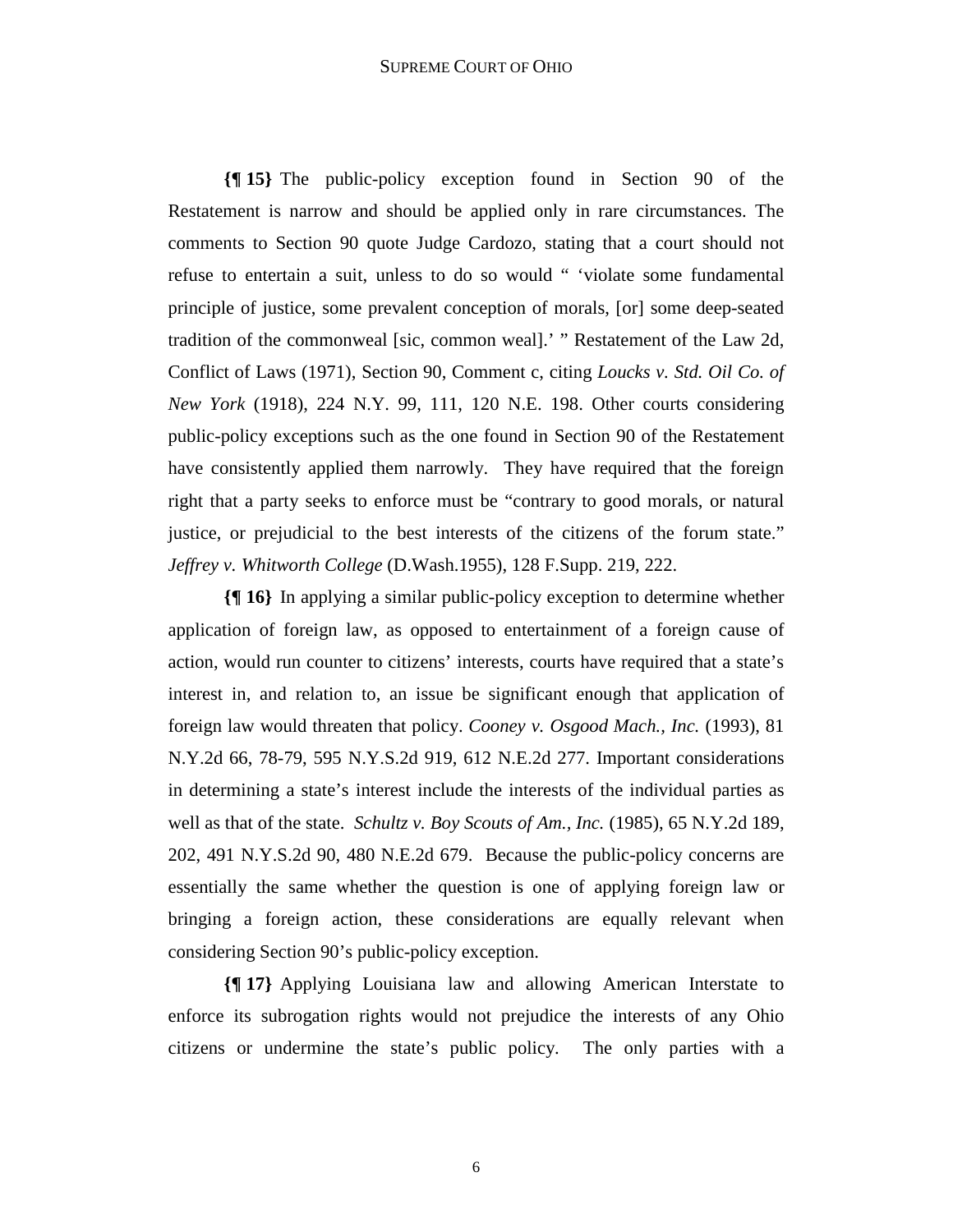substantive interest in the outcome of the subrogation issue are Britton, Ray Reich, and American Interstate, and all are Louisiana citizens. Although the tortfeasor G & H is an Ohio party, it will be only marginally affected by the ultimate decision regarding American Interstate's subrogation claim because the relevant liability issues will be decided under Sections 145 and 146 of the Restatement. The subrogation action will determine only which party G & H must pay if it is found liable in tort.

**{¶ 18}** Britton and G & H argue that even without an Ohio party with a substantive interest, enforcement of the Louisiana subrogation statute would be contrary to a strong Ohio public policy disfavoring subrogation claims against workers' compensation awards. To support that contention, they rely on *Holeton,*  which held that Ohio's former workers' compensation subrogation statute as written was unconstitutional per se. This reliance is misplaced, for the statute in question was declared unconstitutional because of its potential effect. Under the former statute, subrogation might have been possible regardless of whether double recovery occurred. *Holeton*, 92 Ohio St.3d at 123, 748 N.E.2d 1111. The former statute also impermissibly distinguished between injured employees who tried their personal injury claims and those who instead settled their claims. Id. at 125-126, 748 N.E.2d 1111. We did not declare the idea of subrogation claims against workers' compensation awards to be generally unconstitutional or against public policy. In fact, we stated that "[a]ny decision that would hold the mere concept of a subrogation or reimbursement statute *per se* invalid in the workers' compensation context would constitute a legal anomaly." (Emphasis sic.) Id*.* at 120, 748 N.E.2d 1111. Although at the time of Britton's accident Ohio's subrogation statute had been declared unconstitutional, the General Assembly has since amended the subrogation statutes, retaining the right of subrogation in favor of a workers' compensation insurer. Sub.S.B. No. 227, 149 Ohio Laws, Part II,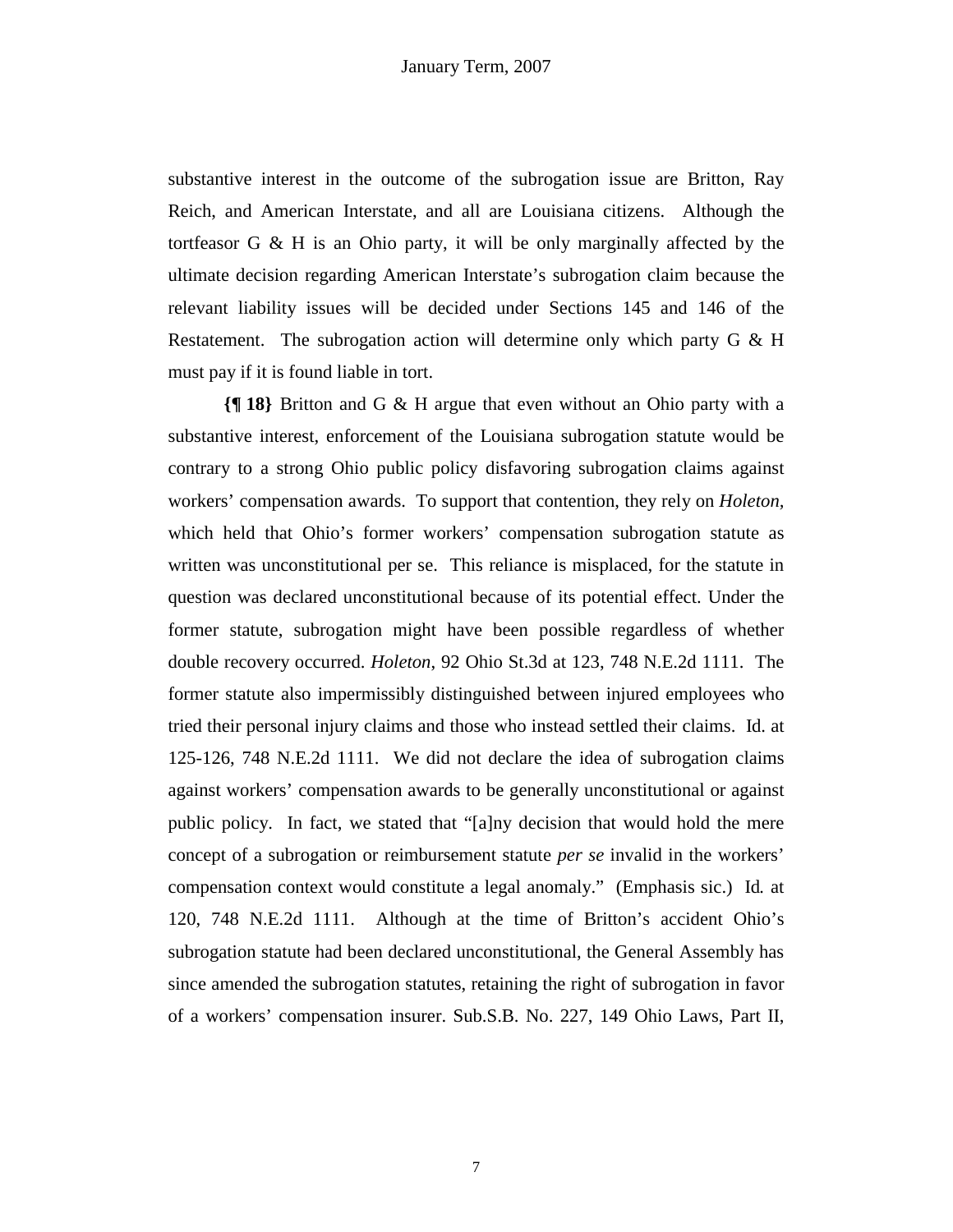3716, 3733. This legislation demonstrates that Ohio does not disfavor subrogation claims as a matter of public policy.

**{¶ 19}** There is no need to inquire further into the specific operation of Louisiana's subrogation statutes. Since no Ohio party or citizen has a substantive interest in the outcome of the subrogation claims, Ohio's interest in those issues is minimal. Protection of Ohio's public policy does not require any further analysis of the Louisiana workers' compensation subrogation law.

## Conclusion

**{¶ 20}** The Restatement is clear: subrogation claims arising from workers' compensation payments are governed by the laws of the state in which compensation was paid. This conclusion is dictated by Section 185 of the Restatement, which governs choice of law in workers' compensation claims. Thus, Section 185 of the Restatement requires that Louisiana law apply to subrogation issues asserted by American Interstate, while Sections 145 and 146 of the Restatement must be used to determine which state's law applies to the remaining tort claims.

**{¶ 21}** The judgment of the court of appeals is affirmed.

Judgment affirmed.

 MOYER, C.J., GRENDELL, PFEIFER, LUNDBERG STRATTON, O'CONNOR and O'DONNELL, JJ., concur.

 DIANE V. GRENDELL, J., of the Eleventh Appellate District, was assigned to sit for RESNICK, J., whose term ended on January 1, 2007.

 CUPP, J., whose term began on January 2, 2007, did not participate in the consideration or decision of this case.

\_\_\_\_\_\_\_\_\_\_\_\_\_\_\_\_\_\_

Shumaker, Loop & Kendrick, L.L.P., John J. Siciliano, and Mechelle Zarou, for appellee.